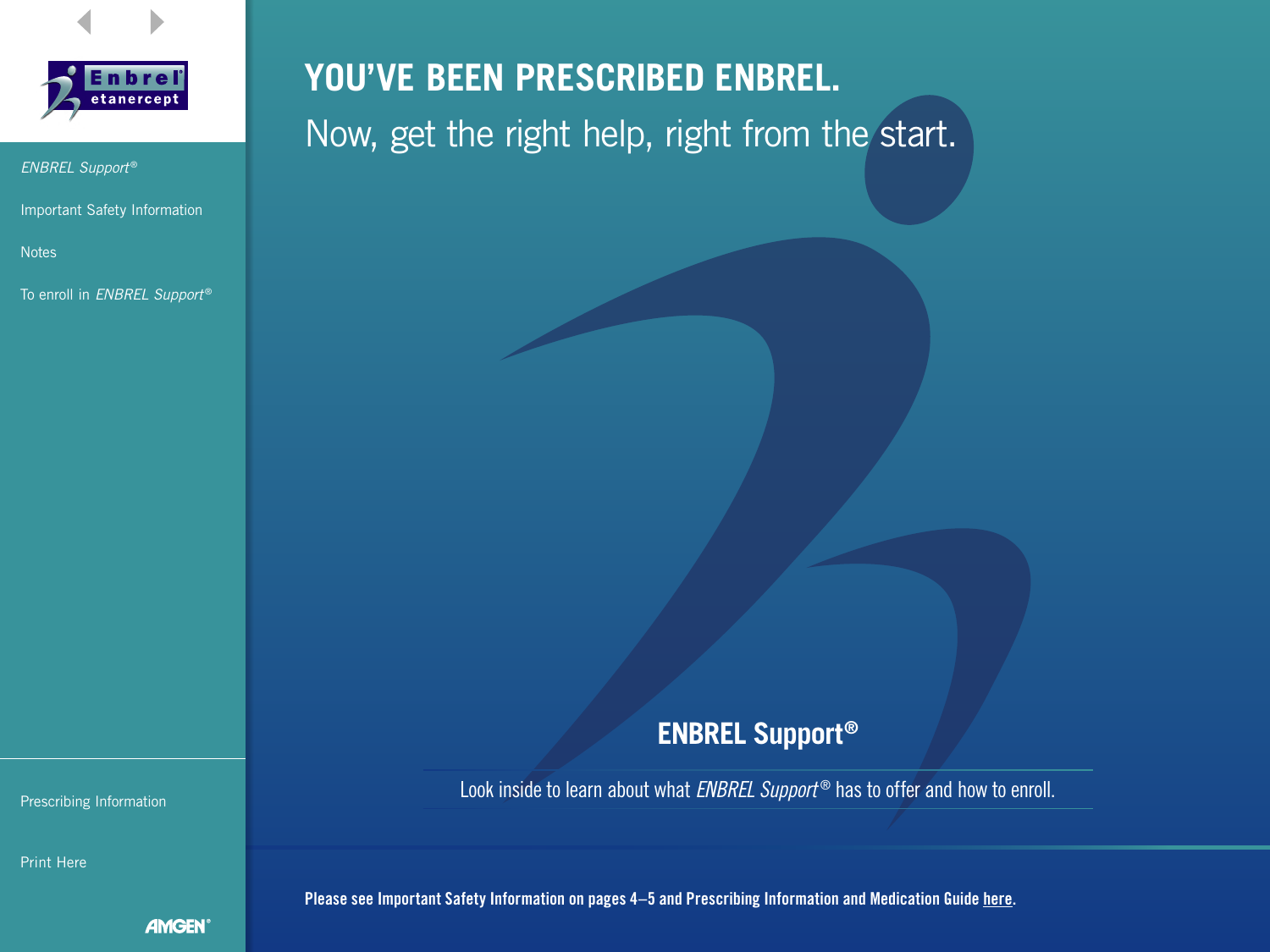



- *ENBREL Support* ®
- Important Safety Information
- **Notes**
- To enroll in *ENBREL Support* ®

# Once you've been prescribed ENBREL, *ENBREL Support<sup>®</sup>* is here to help you.

For more than 15 years, we've helped people with personalized support and resources for their prescribed ENBREL treatment.

#### *ENBREL Support<sup>®</sup>* offers financial resources and information.

- Co-Pay Card\*: Eligible commercially insured patients may pay as little as \$5 per month with the Enbrel® Co-Pay Card.
- Other Resources: Options may be available for those without commercial insurance. Call us to learn more.

#### Have questions about the injection process? We'll provide you one-on-one help.

- Supplemental support: After your doctor has trained you on how to inject ENBREL, an *ENBREL Nurse Partner*™ can help answer questions and provide supplemental injection support at home or over the phone.†
- **Online videos**<sup>#</sup>: Check out helpful demonstration videos at injectingenbrel.com.
- Live help: Call 1-888-4ENBREL (1-888-436-2735) for help from an *ENBREL Nurse Partner*™.†

#### Ready to begin your treatment but have questions? My Enbrel Guide can help.

• A guided journey: My Enbrel Guide was co-created with patients and designed for new Enbrel® patients. Providing guidance and encouragement, My Enbrel Guide also answers questions you may have as you begin treatment. To order one call 1.888.4.ENBREL or download it at enbrel.com/resources/my-enbrel-guide.

### Want to get started with *ENBREL Support* ®?

#### It's simple to sign up:

- Call 1-888-4ENBREL
- -OR-
- Visit enbrelsupport.com

#### Know when it's us

• Scan and save. Simply scan this code with your phone's camera and save us to your contacts so you know when we are calling.



\*Terms, conditions, and program maximums apply. See enbrelsupport.com for full eligibility details. Other restrictions may apply. This program is not open to patients receiving prescription reimbursement under any federal, state, or government-funded healthcare program. Not valid where prohibited by law.

\*ENBREL Nurse Partners™ are nurses by training, but they are not part of your treatment team or an extension of your doctor's office. ENBREL Nurse Partners™ do not inject patients with ENBREL. You will be referred to your doctor's office for clinical advice.

‡ These videos are to supplement the information you got from your doctor on how to take ENBREL. They do not replace the Instructions for Use. Please consult the Instructions for Use when using ENBREL, and ask your doctor if you have any questions.

#### IMPORTANT SAFETY CONSIDERATIONS

ENBREL works on your immune system and can make it harder to fight infections. Serious infections, like tuberculosis (TB) and infections caused by viruses, fungi, or bacteria, have happened in patients taking ENBREL. Some patients have died from these infections. Your doctor should test you for TB before you take ENBREL. If you start to get an infection while you are taking ENBREL tell your doctor right away. ENBREL can also raise other safety concerns, like lymphoma and other cancers.

#### Prescribing Information

Print Here

**AMGEN** 

Please see Important Safety Information on pages 4–5 and Prescribing Information and Medication Guide here. 2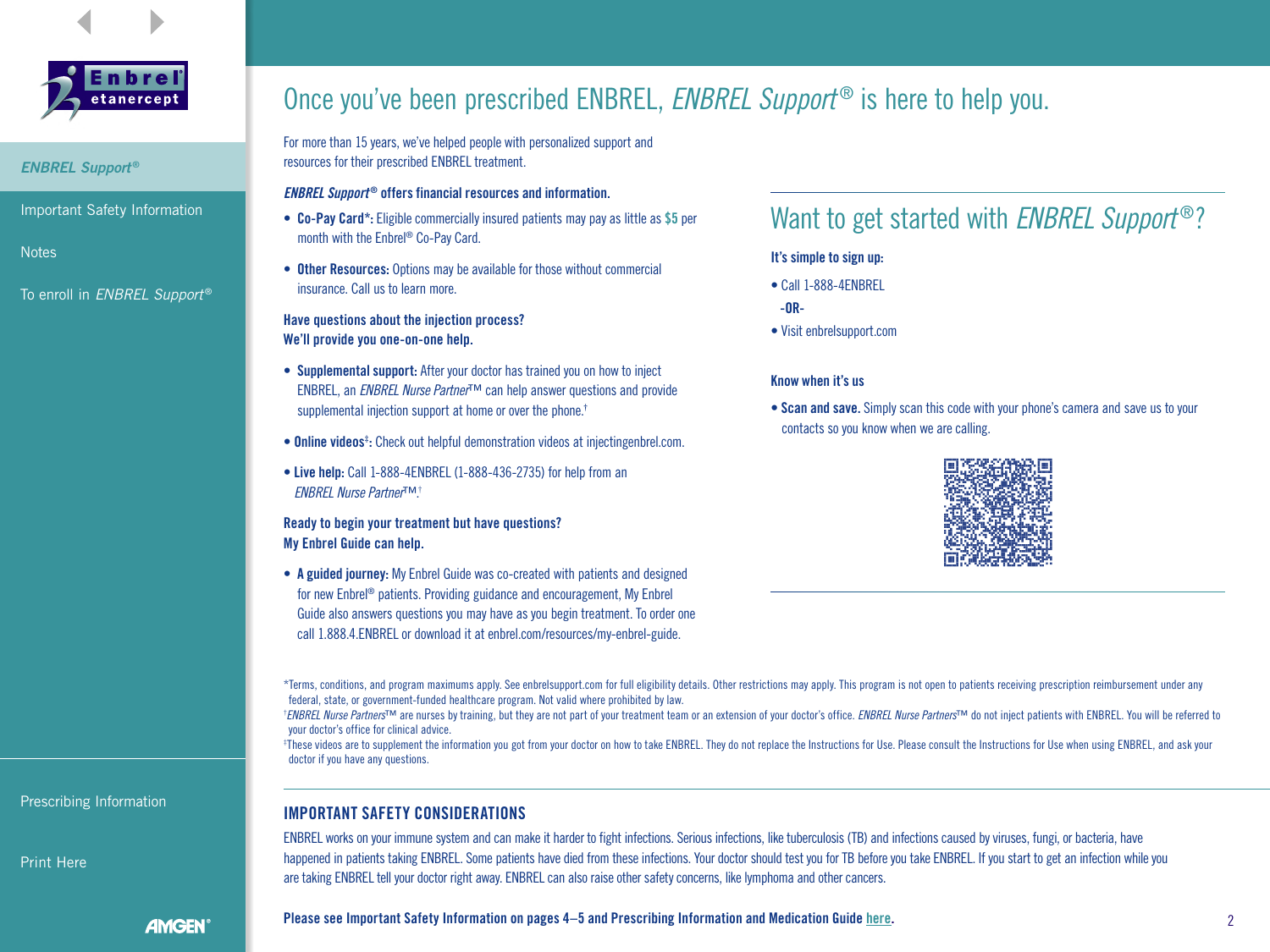



Important Safety Information

**Notes** 

To enroll in *ENBREL Support* ®



# *ENBREL Support<sup>®</sup>* may help lower your monthly out-of-pocket prescription costs.

#### The Enbrel® Co-Pay Card.

When you enroll in *ENBREL Support<sup>®</sup>* and have commercial insurance, you can apply for the ENBREL Co-Pay Card which may help lower your out-of-pocket prescription costs for ENBREL. Eligible commercially insured patients may pay as little as \$5 per month with the ENBREL Co-Pay Card\*. Once approved, your card will be sent in the mail.

Most people who have commercial insurance (insurance you buy on your own or that is provided through your job) are eligible. Other options may be available for those without commercial insurance. Call us to learn more.

Prescribing Information

Print Here

\* Terms, conditions, and program maximums apply. Other restrictions may apply. See enbrelsupport.com for full eligibility details. This program is not open to patients receiving prescription reimbursement under any federal, state, or government-funded healthcare program. Not valid where prohibited by law.

# *Medicare Solutions Support*

Our Medicare Solutions Specialists can help you better understand your Medicare coverage

- Our team can educate you on potentially available Medicare plans in your area for which you may qualify. Medicare Solutions Specialists can review with you the expected costs for selected plans as they appear on Medicare's website
- Medicare Solutions Specialists can also help you understand the Medicare Part D plan phases.
- Help with understanding Medicare's Low-Income Subsidy program (also known as LIS or Extra Help) and screen patients for eligibility or refer you to third-party non-profit foundations that may be able to help with out-of-pocket costs\*

COVERAGE GAP – *To understand potential Medicare costs during the coverage gap, please visit:* https://www.medicare.gov/drug-coverage-part-d/costs-for-medicare-drugcoverage/costs-in-the-coverage-gap

\*Support provided through independent charitable patient assistance programs; program eligibility is based on the charity's criteria. *ENBREL Support* ® has no control over independent, third-party programs and provides referrals as a courtesy only.

**AMGEN**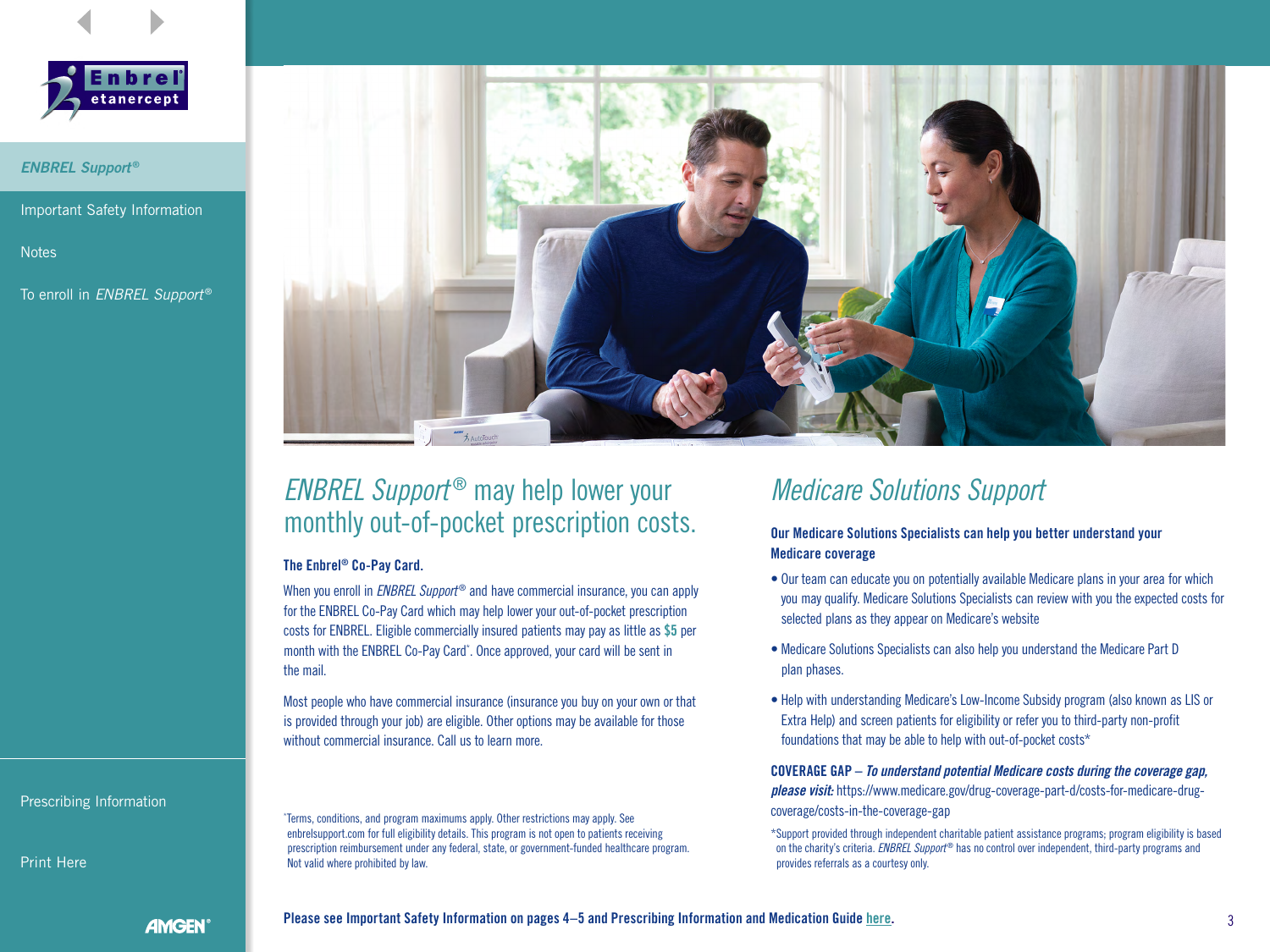



Important Safety Information

**Notes** 

To enroll in *ENBREL Support* ®

Prescription Enbrel® (etanercept) is taken by injection.

# INDICATIONS

ENBREL is indicated for reducing signs and symptoms, keeping joint damage from getting worse, and improving physical function in patients with moderately to severely active rheumatoid arthritis. ENBREL can be taken with methotrexate or used alone.

ENBREL is indicated for reducing signs and symptoms of moderately to severely active polyarticular juvenile idiopathic arthritis (JIA) in children ages 2 years and older.

ENBREL is indicated for reducing signs and symptoms, keeping joint damage from getting worse, and improving physical function in patients with psoriatic arthritis. ENBREL can be used with or without methotrexate.

ENBREL is indicated for reducing signs and symptoms in patients with active ankylosing spondylitis.

ENBREL is indicated for chronic moderate to severe plaque psoriasis (PsO) in children 4 years and older and adults who may benefit from taking injections or pills (systemic therapy) or phototherapy (ultraviolet light).

# IMPORTANT SAFETY INFORMATION

#### What is the most important information I should know about ENBREL?

ENBREL is a medicine that affects your immune system. ENBREL can lower the ability of your immune system to fight infections. Serious infections have happened in patients taking ENBREL. These infections include tuberculosis (TB) and infections caused by viruses, fungi, or bacteria that have spread throughout the body. Some patients have died from these infections. Your healthcare provider should test you for TB before you take ENBREL and monitor you closely for TB before, during, and after ENBREL treatment, even if you have tested negative for TB.

There have been some cases of unusual cancers, some resulting in death, reported in children and teenage patients who started using tumor necrosis factor (TNF) blockers before 18 years of age. Also, for children, teenagers, and adults taking TNF blockers, including ENBREL, the chances of getting lymphoma or other cancers may increase. Patients with RA may be more likely to get lymphoma.

#### Before starting ENBREL, tell your healthcare provider if you:

- Have any existing medical conditions
- Are taking any medicines, including herbals
- Think you have, are being treated for, have signs of, or are prone to infection. You should not start taking ENBREL if you have any kind of infection, unless your healthcare provider says it is okay
- Have any open cuts or sores
- Have diabetes, HIV, or a weak immune system
- Have TB or have been in close contact with someone who has had TB
- Were born in, lived in, or traveled to countries where there is more risk for getting TB. Ask your healthcare provider if you are not sure
- Live, have lived in, or traveled to certain parts of the country (such as, the Ohio and Mississippi River valleys, or the Southwest) where there is a greater risk for certain kinds of fungal infections, such as histoplasmosis. These infections may develop or become more severe if you take ENBREL. If you don't know if these infections are common in the areas you've been to, ask your healthcare provider
- Have or have had hepatitis B
- Have or have had heart failure
- Develop symptoms such as persistent fever, bruising, bleeding, or paleness while taking ENBREL
- Use the medicine Kineret (anakinra), Orencia (abatacept), or Cytoxan (cyclophosphamide)
- Are taking anti-diabetic medicines
- Have, have had, or develop a serious nervous disorder, seizures, any numbness or tingling, or a disease that affects your nervous system such as multiple sclerosis or Guillain-Barré syndrome
- Are scheduled to have surgery
- Have recently received or are scheduled for any vaccines. All vaccines should be brought up-to-date before starting ENBREL. Patients taking ENBREL should not receive live vaccines.
- Are allergic to rubber or latex
- Are pregnant, planning to become pregnant, or breastfeeding
- Have been around someone with chicken pox

Prescribing Information

Print Here

**AMGEN** 

#### Please click here for the Prescribing Information and Medication Guide.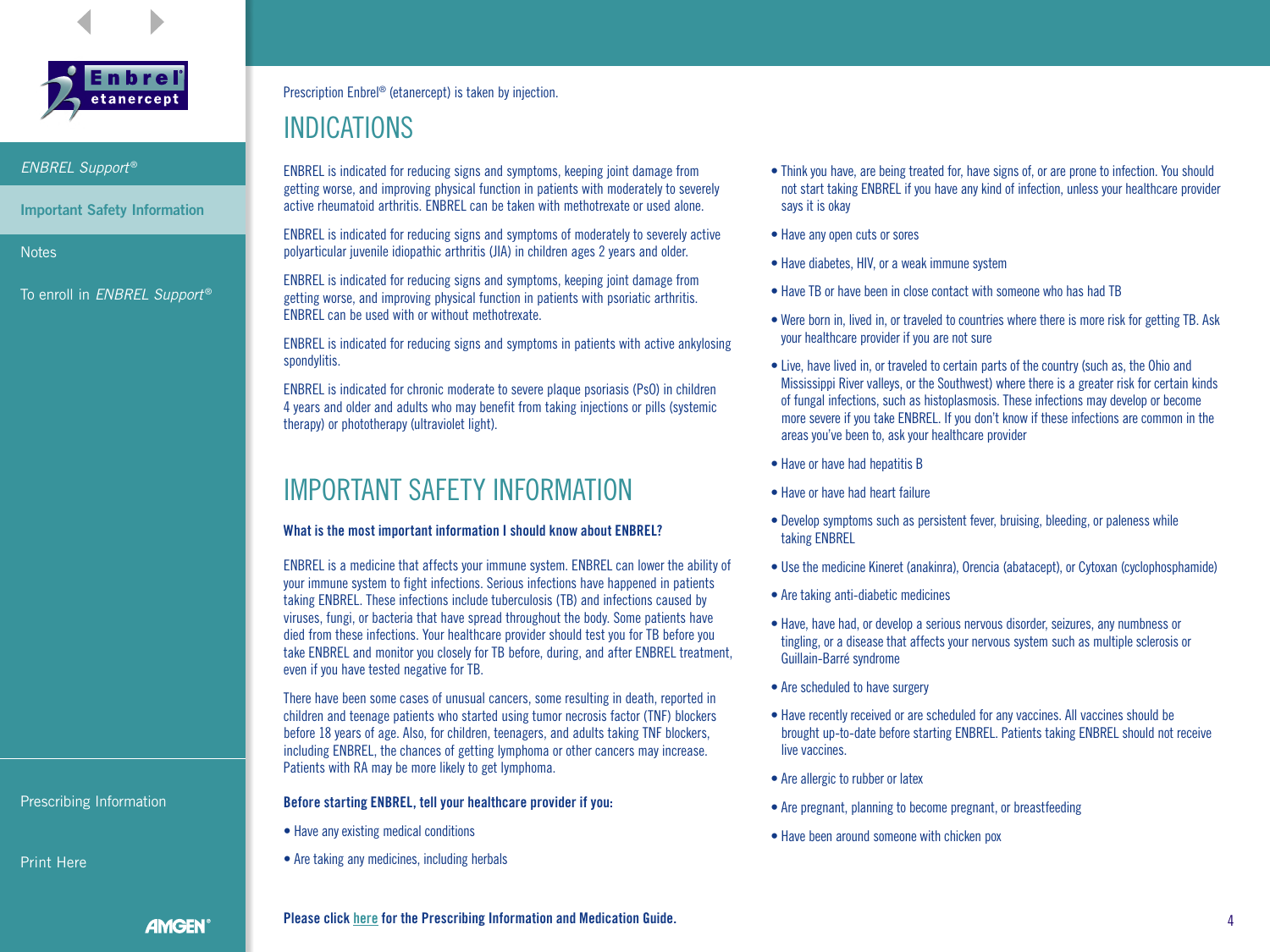



Important Safety Information

**Notes** 

To enroll in *ENBREL Support* ®

# IMPORTANT SAFETY INFORMATION (CONTINUED)

#### What are the possible side effects of ENBREL?

ENBREL can cause serious side effects including: New infections or worsening of infections you already have; **hepatitis B** can become active if you already have had it; nervous system problems, such as multiple sclerosis, seizures, or inflammation of the nerves of the eyes; blood problems (some fatal); new or worsening heart failure; new or worsening psoriasis; allergic reactions; autoimmune reactions, including a lupus-like syndrome and autoimmune hepatitis.

Common side effects include: Injection site reactions and upper respiratory infections (sinus infections). In general, side effects in children were similar in frequency and type as those seen in adult patients. The types of infections reported were generally mild and similar to those usually seen in children.

These are not all the side effects with ENBREL. Tell your healthcare provider about any side effect that bothers you or does not go away.

If you have any questions about this information, be sure to discuss them with your healthcare provider. You are encouraged to report negative side effects of prescription drugs to the FDA. Visit www.fda.gov/medwatch, or call 1-800-FDA-1088.

Prescribing Information

Print Here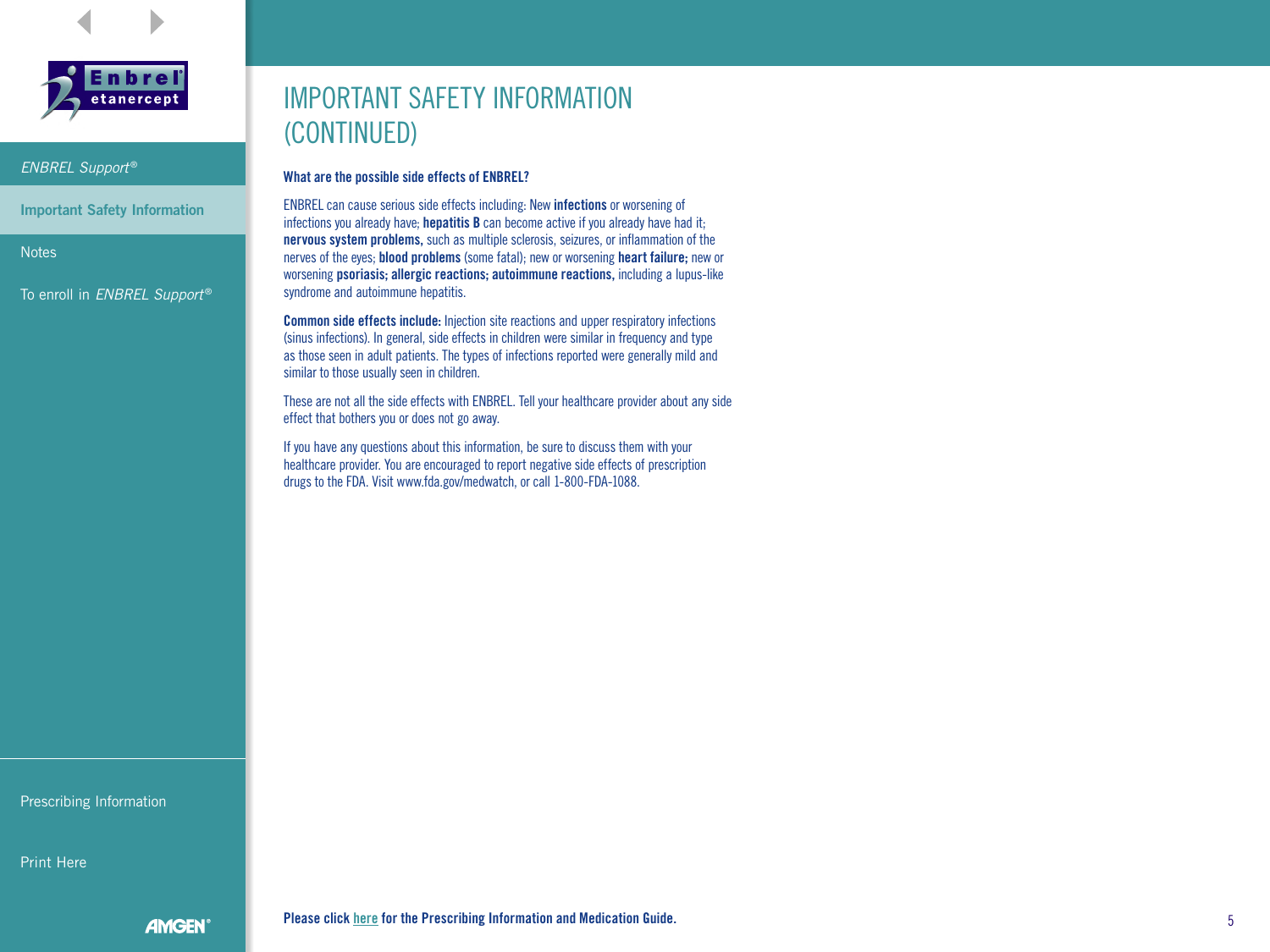



Please see Important Safety Information on pages 4–5 and Prescribing Information and Medication Guide here. 6 6